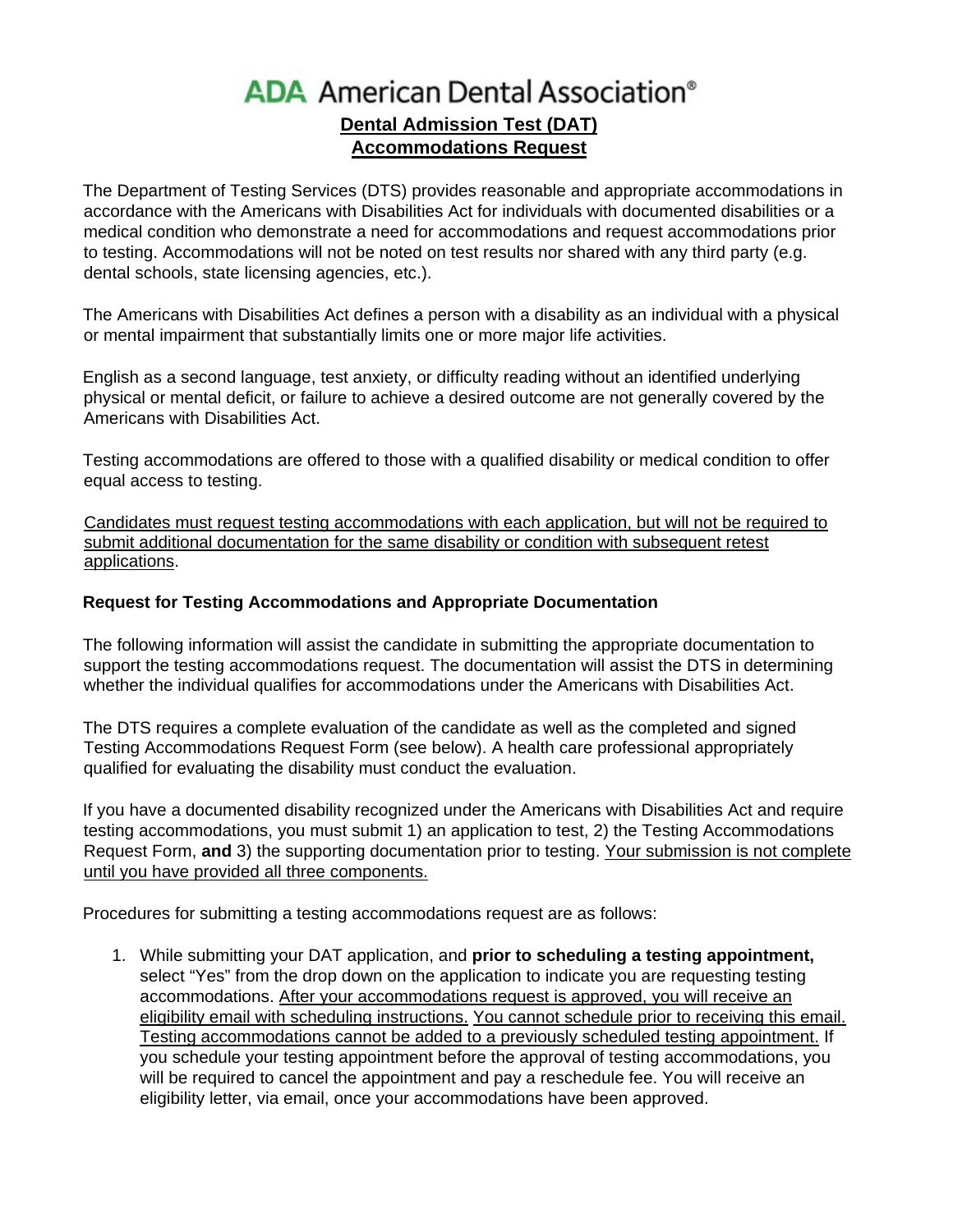- 2. Submit the following documents as a **single attachment** to testingaccommodations@ada.org:
	- a. **Testing Accommodations Request Form**, signed and dated, indicating the disability or medical condition, and the need for accommodations. Accommodations should align with the identified functional limitation so that the adjustment to the testing procedure is applicable to the identified impairment. A functional limitation is defined as the behavioral manifestation of the disability that impedes the individual's ability to function.
	- b. **Current evaluation report** (from within the past five years) from the appropriate health care professional. The document must be on official letterhead, and should include the **professional's credentials, signature, address, and telephone number**. The report must indicate the **candidate's name, date of birth, and date of evaluation**. The report should include:
		- **EXEDENT** information concerning the specific **diagnostic procedures or tests** administered. Diagnostic methods used should be appropriate to the disability and in alignment with current professional protocol.
		- the **results** of the diagnostic procedures and tests and a comprehensive interpretation of the results.
		- the specific **diagnosis of the disability**, with an accompanying description of the candidate's limitations due to the disability.
		- a summary of the complete evaluation with **recommendations for the specific accommodations** and how they will reduce the impact of the identified functional limitation.
	- c. **Documentation of any previous accommodations** provided by educational institutions or other testing agencies. If no prior accommodations were provided, the licensed professional should include a detailed explanation as to why no accommodations were given in the past and why accommodations are needed now.

### **Unacceptable Forms of Documentation**

Please do not submit the following documents. The DTS will not accept them.

- Handwritten letters from licensed professionals
- Handwritten patient records or notes from patient charts
- Diagnoses on prescription pads
- Self-evaluations found on the internet or in any print publication
- Research articles
- Original evaluation documents; please submit copies of the original documents
- Previous correspondence from the DTS. We maintain copies of all correspondence.
- Correspondence from educational institutions or testing agencies not directly addressed to the DTS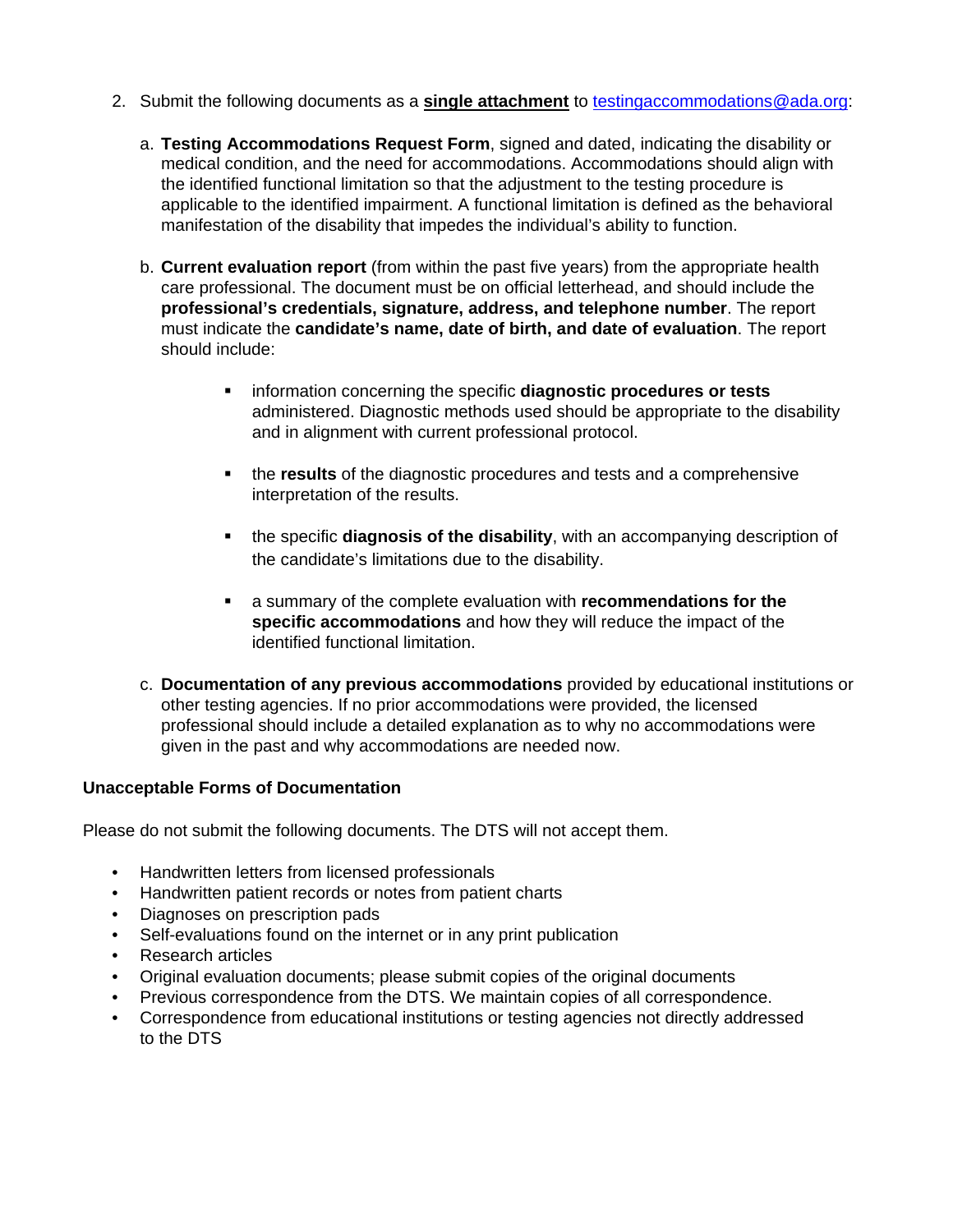# **ADA** American Dental Association®

## **Dental Admission Test (DAT) Accommodations Request**

Please return this signed form and supporting documentation (as a single attachment) by email to testingaccommodations@ada.org. Upon receipt, the Department of Testing Services will review your request and notify you by email of the decision.

| <b>Personal Information</b> |        |                          |  |
|-----------------------------|--------|--------------------------|--|
| <b>First Name</b>           | Middle | Last Name                |  |
|                             | Name   |                          |  |
|                             |        |                          |  |
| <b>Street Address</b>       |        |                          |  |
|                             |        |                          |  |
|                             |        |                          |  |
| City                        |        | Daytime Telephone Number |  |
|                             |        |                          |  |
| <b>State</b>                |        | <b>DENTPIN®</b>          |  |
| <b>ZIP Code</b>             |        |                          |  |

| <b>Accommodations History</b><br>Indicate any previous accommodations you have received and the corresponding dates. |                                          |  |  |
|----------------------------------------------------------------------------------------------------------------------|------------------------------------------|--|--|
|                                                                                                                      |                                          |  |  |
| Name of Test:                                                                                                        | Name of Educational Institution:         |  |  |
| $Date(s)$ :                                                                                                          | $Date(s)$ :                              |  |  |
| <b>Specific Accommodations Received:</b>                                                                             | <b>Specific Accommodations Received:</b> |  |  |
| Other:                                                                                                               | Other:                                   |  |  |